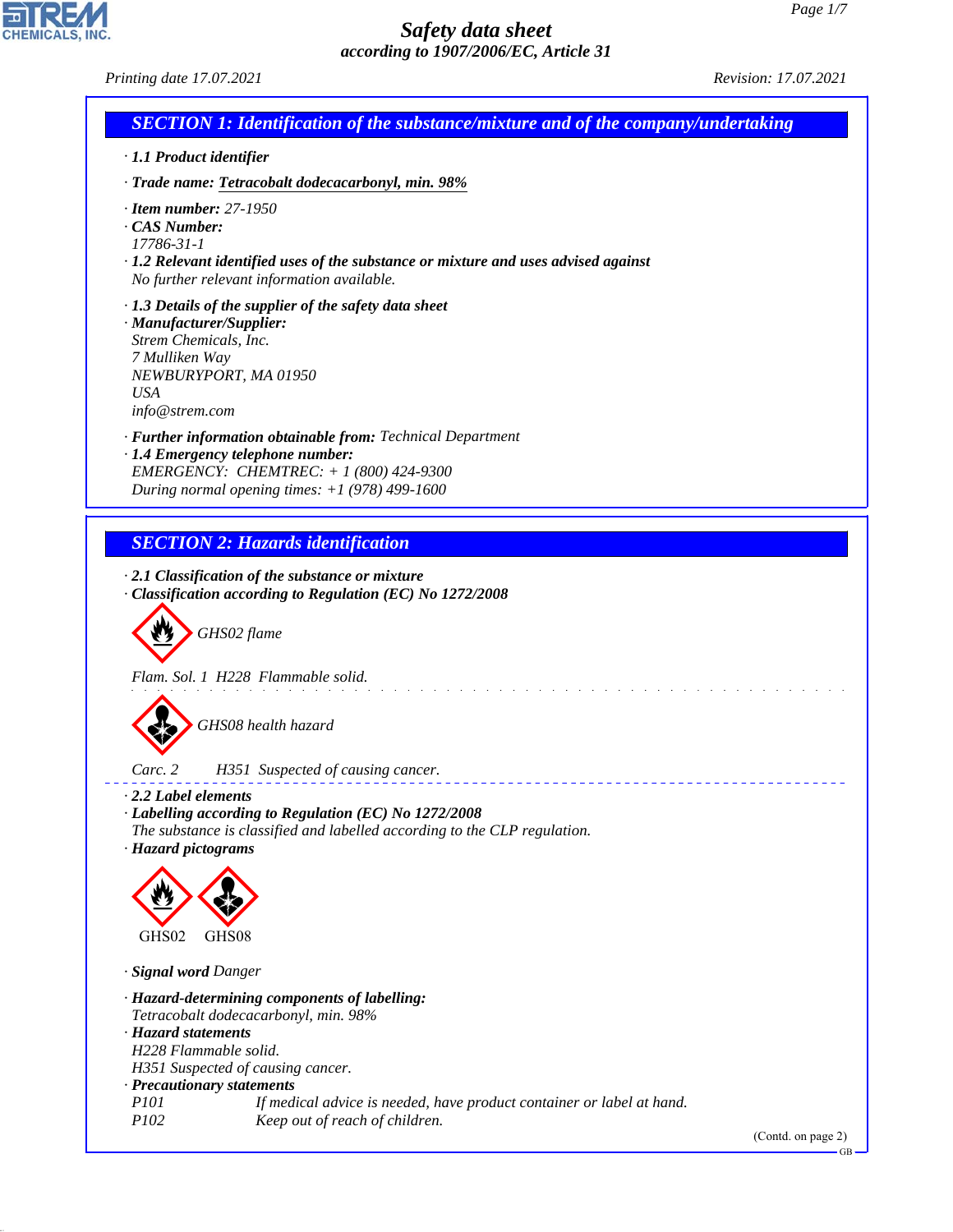*Printing date 17.07.2021 Revision: 17.07.2021*

### *Trade name: Tetracobalt dodecacarbonyl, min. 98%*

|                           | (Cond. of page 1)                                                                                     |
|---------------------------|-------------------------------------------------------------------------------------------------------|
| <i>P103</i>               | Read label before use.                                                                                |
| <i>P231</i>               | Handle under inert gas.                                                                               |
| P <sub>235</sub>          | Keep cool.                                                                                            |
| $P301 + P310$             | IF SWALLOWED: Immediately call a POISON CENTER/doctor.                                                |
|                           | P305+P351+P338 IF IN EYES: Rinse cautiously with water for several minutes. Remove contact lenses, if |
|                           | present and easy to do. Continue rinsing.                                                             |
| P422                      | Store contents under inert gas.                                                                       |
| <i>P501</i>               | Dispose of contents/container in accordance with local/regional/national/international                |
|                           | regulations.                                                                                          |
| $\cdot$ 2.3 Other hazards |                                                                                                       |
|                           |                                                                                                       |

*· Results of PBT and vPvB assessment*

*· PBT: Not applicable.*

*· vPvB: Not applicable.*

### *SECTION 3: Composition/information on ingredients*

*· 3.1 Chemical characterisation: Substances*

*· CAS No. Description*

*17786-31-1 Tetracobalt dodecacarbonyl, min. 98%*

# *SECTION 4: First aid measures*

*· 4.1 Description of first aid measures*

- *· General information: Immediately remove any clothing soiled by the product.*
- *· After inhalation: Supply fresh air; consult doctor in case of complaints.*
- *· After skin contact: Immediately rinse with water.*
- *· After eye contact: Rinse opened eye for several minutes under running water. Then consult a doctor.*
- *· After swallowing: If symptoms persist consult doctor.*
- *· 4.2 Most important symptoms and effects, both acute and delayed No further relevant information available.*
- *· 4.3 Indication of any immediate medical attention and special treatment needed*
- *No further relevant information available.*

# *SECTION 5: Firefighting measures*

*· 5.1 Extinguishing media*

- *· Suitable extinguishing agents: Use fire extinguishing methods suitable to surrounding conditions.*
- *· 5.2 Special hazards arising from the substance or mixture No further relevant information available.*
- *· 5.3 Advice for firefighters*
- *· Protective equipment: No special measures required.*

# *SECTION 6: Accidental release measures*

- *· 6.1 Personal precautions, protective equipment and emergency procedures Wear protective equipment. Keep unprotected persons away.*
- *· 6.2 Environmental precautions: No special measures required.*
- *· 6.3 Methods and material for containment and cleaning up: Dispose contaminated material as waste according to item 13. Ensure adequate ventilation.*
- *· 6.4 Reference to other sections*

44.1.1

*See Section 7 for information on safe handling.*

(Contd. on page 3)

GB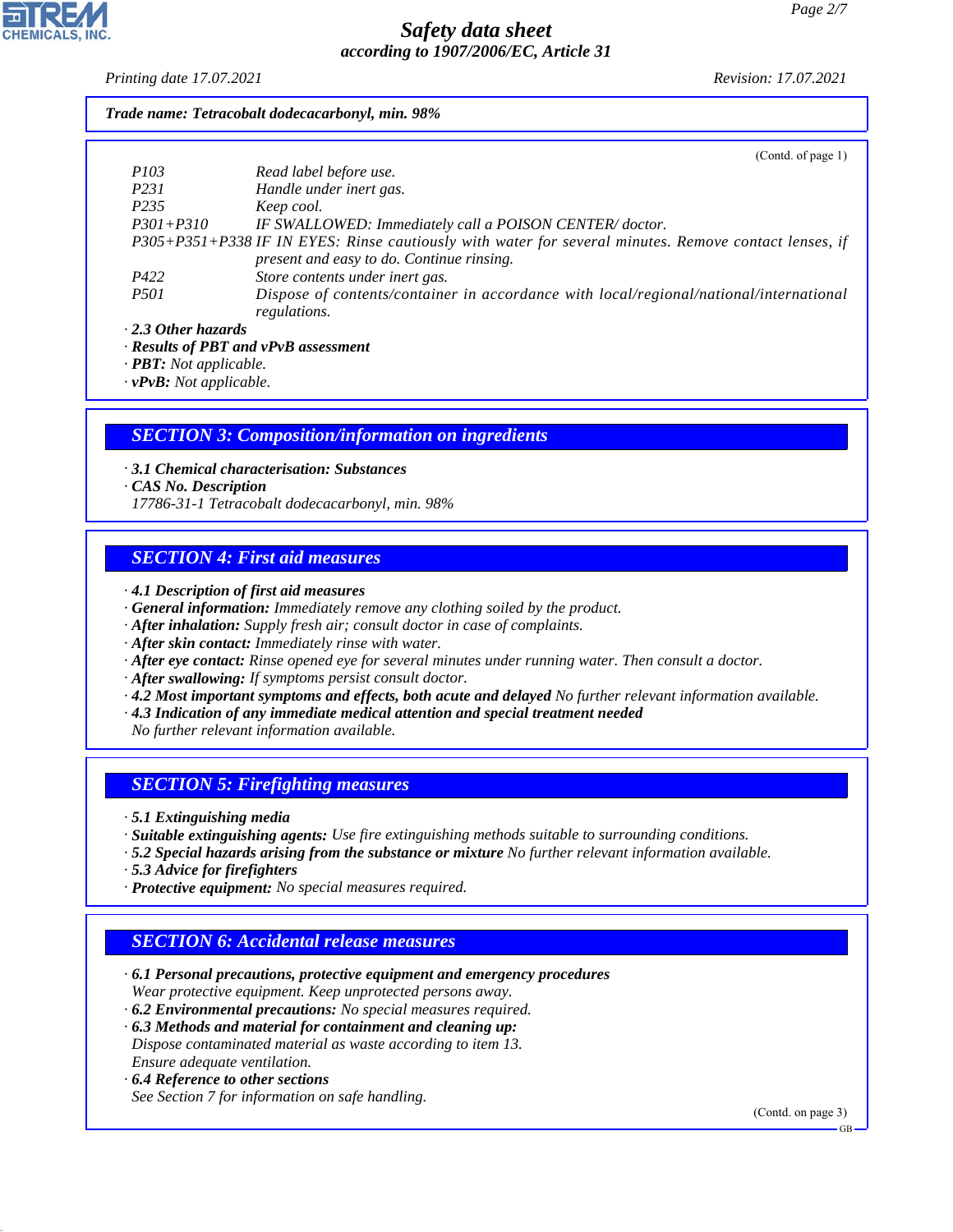*Printing date 17.07.2021 Revision: 17.07.2021*

(Contd. of page 2)

#### *Trade name: Tetracobalt dodecacarbonyl, min. 98%*

*See Section 8 for information on personal protection equipment. See Section 13 for disposal information.*

### *SECTION 7: Handling and storage*

*· 7.1 Precautions for safe handling Ensure good ventilation/exhaustion at the workplace. Open and handle receptacle with care.*

*· Handling: Handle under inert gas.*

*· Information about fire - and explosion protection: Keep ignition sources away - Do not smoke. Protect against electrostatic charges. Keep respiratory protective device available.*

*· 7.2 Conditions for safe storage, including any incompatibilities*

*· Storage:*

*Keep cool.*

*Store contents under inert gas.*

- *· Requirements to be met by storerooms and receptacles: No special requirements.*
- *· Information about storage in one common storage facility: Not required.*
- *· Further information about storage conditions: Keep container tightly sealed.*
- *· Recommended storage temperature: Store at temperatures not exceeding -18 °C. Keep cool.*
- *· 7.3 Specific end use(s) No further relevant information available.*

#### *SECTION 8: Exposure controls/personal protection*

- *· Additional information about design of technical facilities: No further data; see item 7.*
- *· 8.1 Control parameters*
- *· Ingredients with limit values that require monitoring at the workplace: Not required.*
- *· Additional information: The lists valid during the making were used as basis.*
- *· 8.2 Exposure controls*
- *· Personal protective equipment:*
- *· General protective and hygienic measures: Keep away from foodstuffs, beverages and feed. Immediately remove all soiled and contaminated clothing Wash hands before breaks and at the end of work. Store protective clothing separately.*
- *· Respiratory protection:*

*In case of brief exposure or low pollution use respiratory filter device. In case of intensive or longer exposure use self-contained respiratory protective device. · Protection of hands:*



44.1.1

\_S*Protective gloves*

*The glove material has to be impermeable and resistant to the product/ the substance/ the preparation. Due to missing tests no recommendation to the glove material can be given for the product/ the preparation/ the chemical mixture.*

*Selection of the glove material on consideration of the penetration times, rates of diffusion and the degradation* (Contd. on page 4)

GB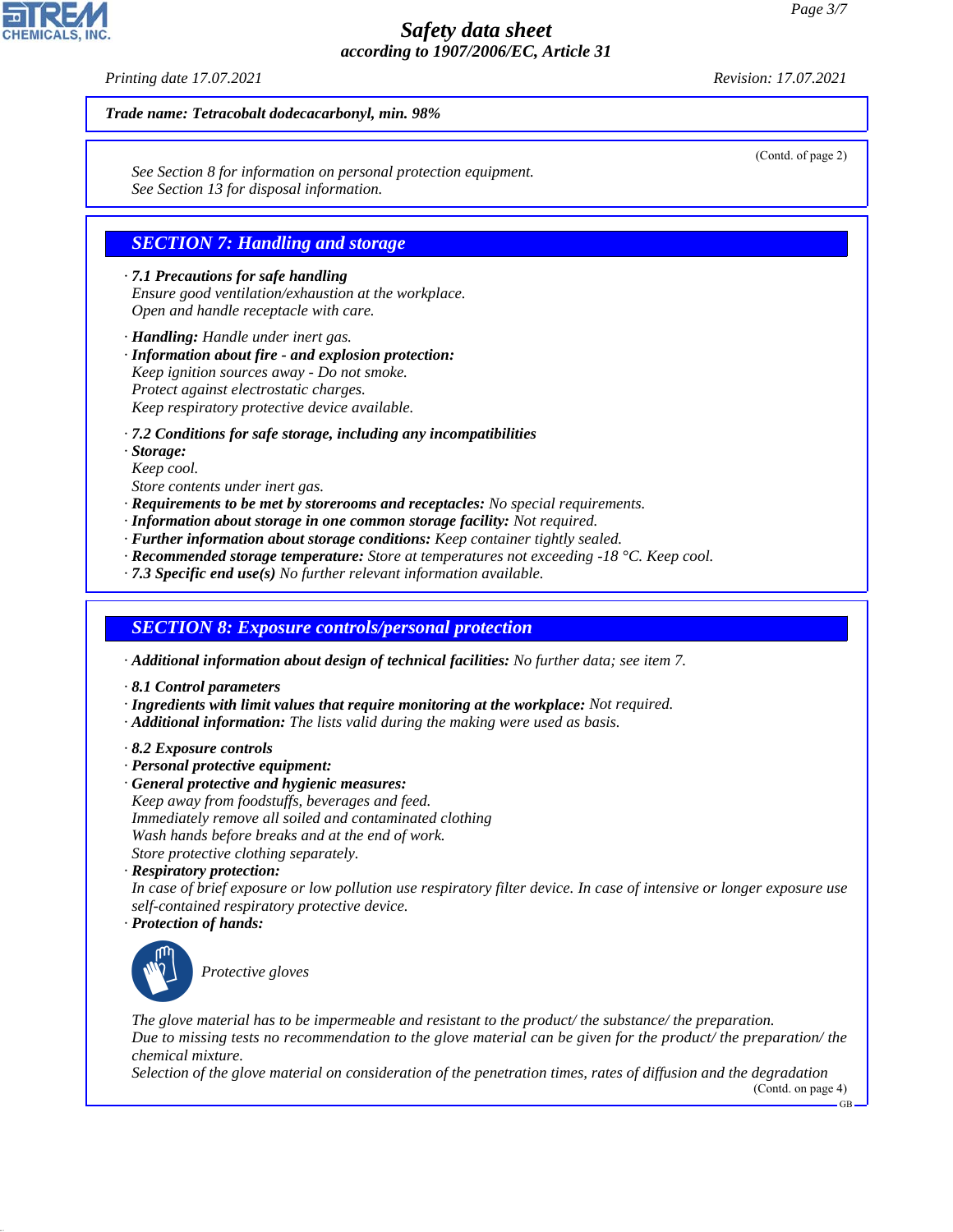*Printing date 17.07.2021 Revision: 17.07.2021*

| Trade name: Tetracobalt dodecacarbonyl, min. 98%                                                                                                                 |                                                                                                                                                                                                                                    |  |  |  |
|------------------------------------------------------------------------------------------------------------------------------------------------------------------|------------------------------------------------------------------------------------------------------------------------------------------------------------------------------------------------------------------------------------|--|--|--|
|                                                                                                                                                                  | (Contd. of page 3)                                                                                                                                                                                                                 |  |  |  |
| $\cdot$ Material of gloves<br>varies from manufacturer to manufacturer.<br>· Penetration time of glove material<br>observed.<br>· Eye protection: Safety glasses | The selection of the suitable gloves does not only depend on the material, but also on further marks of quality and<br>The exact break through time has to be found out by the manufacturer of the protective gloves and has to be |  |  |  |
| .9.1 Information on basic physical and chemical properties                                                                                                       |                                                                                                                                                                                                                                    |  |  |  |
| <b>General Information</b>                                                                                                                                       |                                                                                                                                                                                                                                    |  |  |  |
| $\cdot$ Appearance:<br>Form:                                                                                                                                     | Crystalline                                                                                                                                                                                                                        |  |  |  |
| Colour:                                                                                                                                                          | <b>Black</b>                                                                                                                                                                                                                       |  |  |  |
| $\cdot$ Odour:                                                                                                                                                   | <b>Odourless</b>                                                                                                                                                                                                                   |  |  |  |
| · Odour threshold:                                                                                                                                               | Not determined.                                                                                                                                                                                                                    |  |  |  |
| $\cdot$ pH-value:                                                                                                                                                | Not applicable.                                                                                                                                                                                                                    |  |  |  |
| Change in condition<br><b>Melting point/freezing point:</b><br>Initial boiling point and boiling range: Undetermined.                                            | 60 °C                                                                                                                                                                                                                              |  |  |  |
| · Flash point:                                                                                                                                                   | Not applicable.                                                                                                                                                                                                                    |  |  |  |
| · Flammability (solid, gas):                                                                                                                                     | Flammable.                                                                                                                                                                                                                         |  |  |  |
| · Ignition temperature:                                                                                                                                          |                                                                                                                                                                                                                                    |  |  |  |
| Decomposition temperature:                                                                                                                                       | Not determined.                                                                                                                                                                                                                    |  |  |  |
| · Auto-ignition temperature:                                                                                                                                     | Not determined.                                                                                                                                                                                                                    |  |  |  |
| · Explosive properties:                                                                                                                                          | Not determined.                                                                                                                                                                                                                    |  |  |  |
| · Explosion limits:                                                                                                                                              |                                                                                                                                                                                                                                    |  |  |  |
| Lower:<br><b>Upper:</b>                                                                                                                                          | Not determined.<br>Not determined.                                                                                                                                                                                                 |  |  |  |
|                                                                                                                                                                  | Not applicable.                                                                                                                                                                                                                    |  |  |  |
| · Vapour pressure:                                                                                                                                               |                                                                                                                                                                                                                                    |  |  |  |
| $\cdot$ Density at 20 $\textdegree$ C:<br>· Relative density                                                                                                     | $2.09$ g/cm <sup>3</sup><br>Not determined.                                                                                                                                                                                        |  |  |  |
| Vapour density                                                                                                                                                   | Not applicable.                                                                                                                                                                                                                    |  |  |  |
| $\cdot$ Evaporation rate                                                                                                                                         | Not applicable.                                                                                                                                                                                                                    |  |  |  |
| · Solubility in / Miscibility with<br>water:                                                                                                                     | Insoluble.                                                                                                                                                                                                                         |  |  |  |
| · Partition coefficient: n-octanol/water:                                                                                                                        | Not determined.                                                                                                                                                                                                                    |  |  |  |
| · Viscosity:<br>Dynamic:<br>Kinematic:                                                                                                                           | Not applicable.<br>Not applicable.                                                                                                                                                                                                 |  |  |  |
| · Solvent content:<br>Organic solvents:<br>$VOC$ (EC)                                                                                                            | $0.0\%$<br>$0.00\%$                                                                                                                                                                                                                |  |  |  |
| Solids content:<br>. 9.2 Other information                                                                                                                       | 100.0%<br>No further relevant information available.                                                                                                                                                                               |  |  |  |

(Contd. on page 5)



44.1.1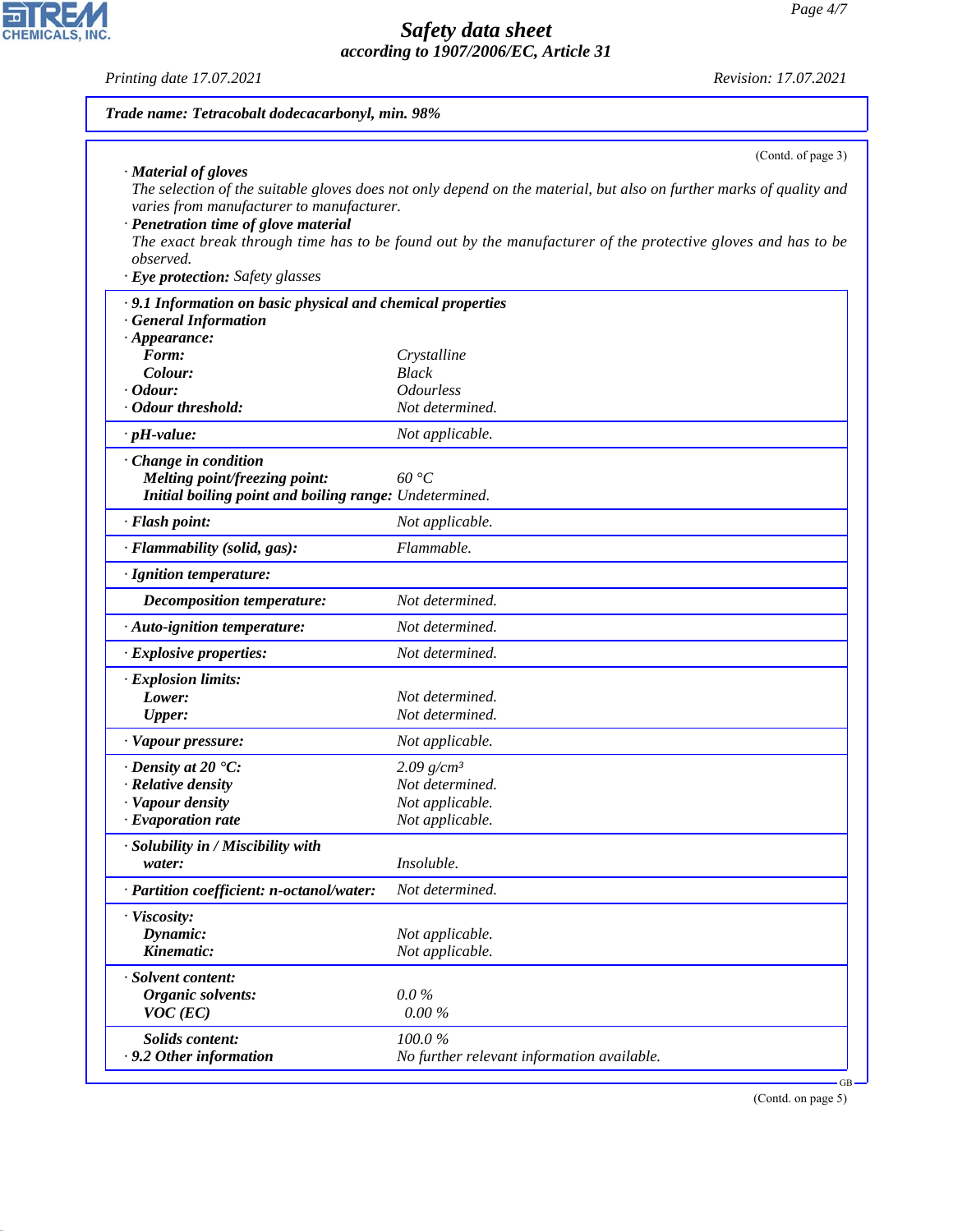*Printing date 17.07.2021 Revision: 17.07.2021*

*Trade name: Tetracobalt dodecacarbonyl, min. 98%*

(Contd. of page 4)

### *SECTION 10: Stability and reactivity*

- *· 10.1 Reactivity No further relevant information available.*
- *· 10.2 Chemical stability*
- *· Thermal decomposition / conditions to be avoided: No decomposition if used according to specifications.*
- *· 10.3 Possibility of hazardous reactions No dangerous reactions known.*
- *· 10.4 Conditions to avoid No further relevant information available.*
- *· 10.5 Incompatible materials: No further relevant information available.*
- *· 10.6 Hazardous decomposition products: No dangerous decomposition products known.*

### *SECTION 11: Toxicological information*

- *· 11.1 Information on toxicological effects*
- *· Acute toxicity Based on available data, the classification criteria are not met.*
- *· Primary irritant effect:*
- *· Skin corrosion/irritation Based on available data, the classification criteria are not met.*
- *· Serious eye damage/irritation Based on available data, the classification criteria are not met.*
- *· Respiratory or skin sensitisation Based on available data, the classification criteria are not met.*
- *· CMR effects (carcinogenity, mutagenicity and toxicity for reproduction)*
- *· Germ cell mutagenicity Based on available data, the classification criteria are not met.*
- *· Carcinogenicity*
- *Suspected of causing cancer.*
- *· Reproductive toxicity Based on available data, the classification criteria are not met.*
- *· STOT-single exposure Based on available data, the classification criteria are not met.*
- *· STOT-repeated exposure Based on available data, the classification criteria are not met.*
- *· Aspiration hazard Based on available data, the classification criteria are not met.*

### *SECTION 12: Ecological information*

- *· 12.1 Toxicity*
- *· Aquatic toxicity: No further relevant information available.*
- *· 12.2 Persistence and degradability No further relevant information available.*
- *· 12.3 Bioaccumulative potential No further relevant information available.*
- *· 12.4 Mobility in soil No further relevant information available.*
- *· Additional ecological information:*
- *· General notes: Not known to be hazardous to water.*
- *· 12.5 Results of PBT and vPvB assessment*
- *· PBT: Not applicable.*
- *· vPvB: Not applicable.*
- *· 12.6 Other adverse effects No further relevant information available.*

### *SECTION 13: Disposal considerations*

- *· 13.1 Waste treatment methods*
- *· Recommendation*

44.1.1

*Must not be disposed together with household garbage. Do not allow product to reach sewage system.*

(Contd. on page 6) GB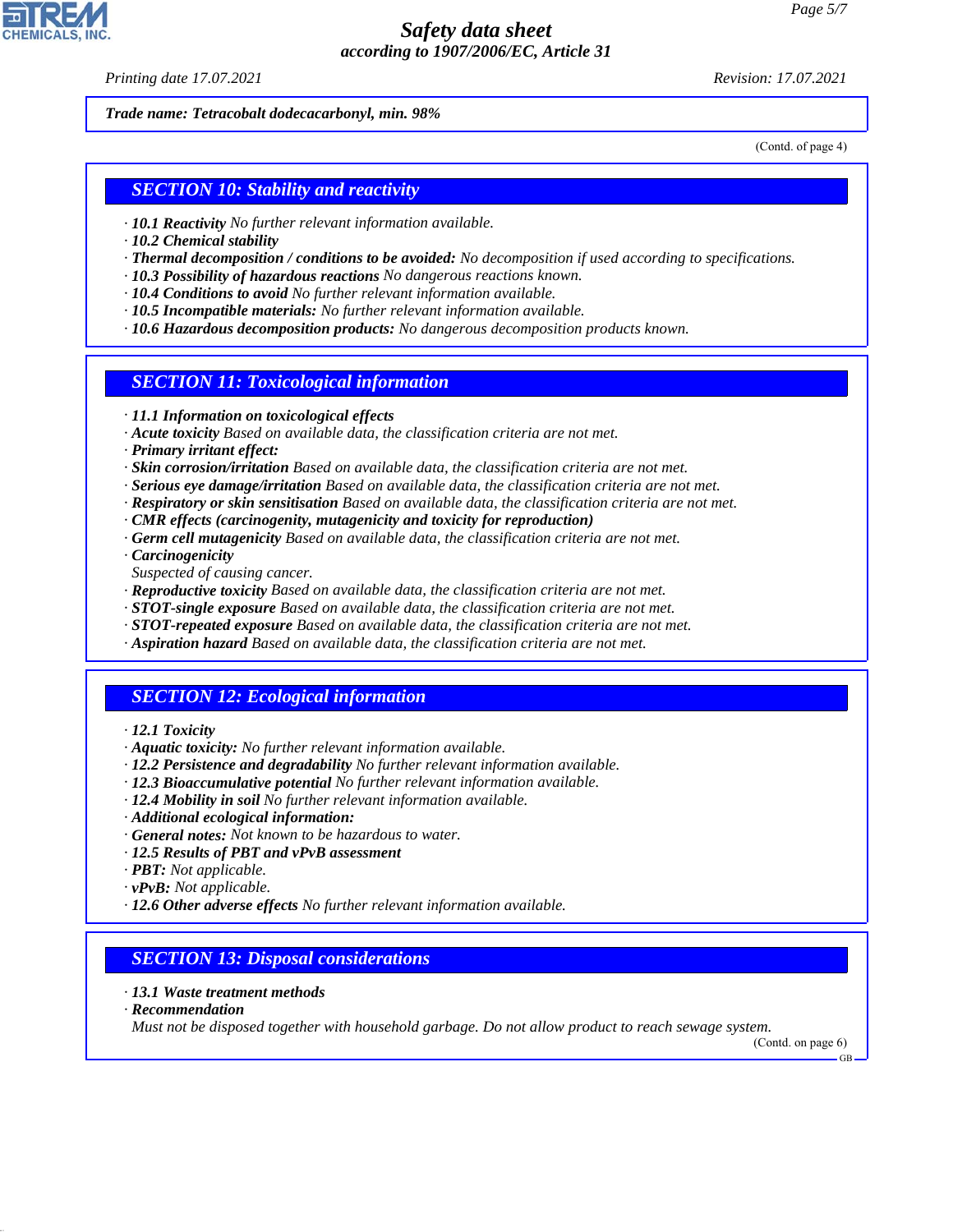GB

# *Safety data sheet according to 1907/2006/EC, Article 31*

*Trade name: Tetracobalt dodecacarbonyl, min. 98%* (Contd. of page 5) *· Uncleaned packaging: · Recommendation: Disposal must be made according to official regulations. SECTION 14: Transport information · 14.1 UN-Number · ADR, IMDG, IATA UN3178 · 14.2 UN proper shipping name · ADR 3178 FLAMMABLE SOLID, INORGANIC, N.O.S. (Tetracobalt dodecacarbonyl, min. 98%) · IMDG, IATA FLAMMABLE SOLID, INORGANIC, N.O.S. (Tetracobalt dodecacarbonyl, min. 98%) · 14.3 Transport hazard class(es) · ADR*  $\P$ *· Class 4 · Label 4.1 · IMDG, IATA*  $\P$ *· Class 4.1 Flammable solids, self-reactive substances and solid desensitised explosives. · Label 4.1 · 14.4 Packing group · ADR, IMDG, IATA II · 14.5 Environmental hazards: · Marine pollutant: No · 14.6 Special precautions for user Not applicable. · EMS Number: F-A,S-G · Stowage Category B · 14.7 Transport in bulk according to Annex II of Marpol and the IBC Code Not applicable. · Transport/Additional information: · ADR · Limited quantities (LQ) 1 kg · Excepted quantities (EQ) Code: E2 Maximum net quantity per inner packaging: 30 g Maximum net quantity per outer packaging: 500 g* (Contd. on page 7)



44.1.1

*Printing date 17.07.2021 Revision: 17.07.2021*